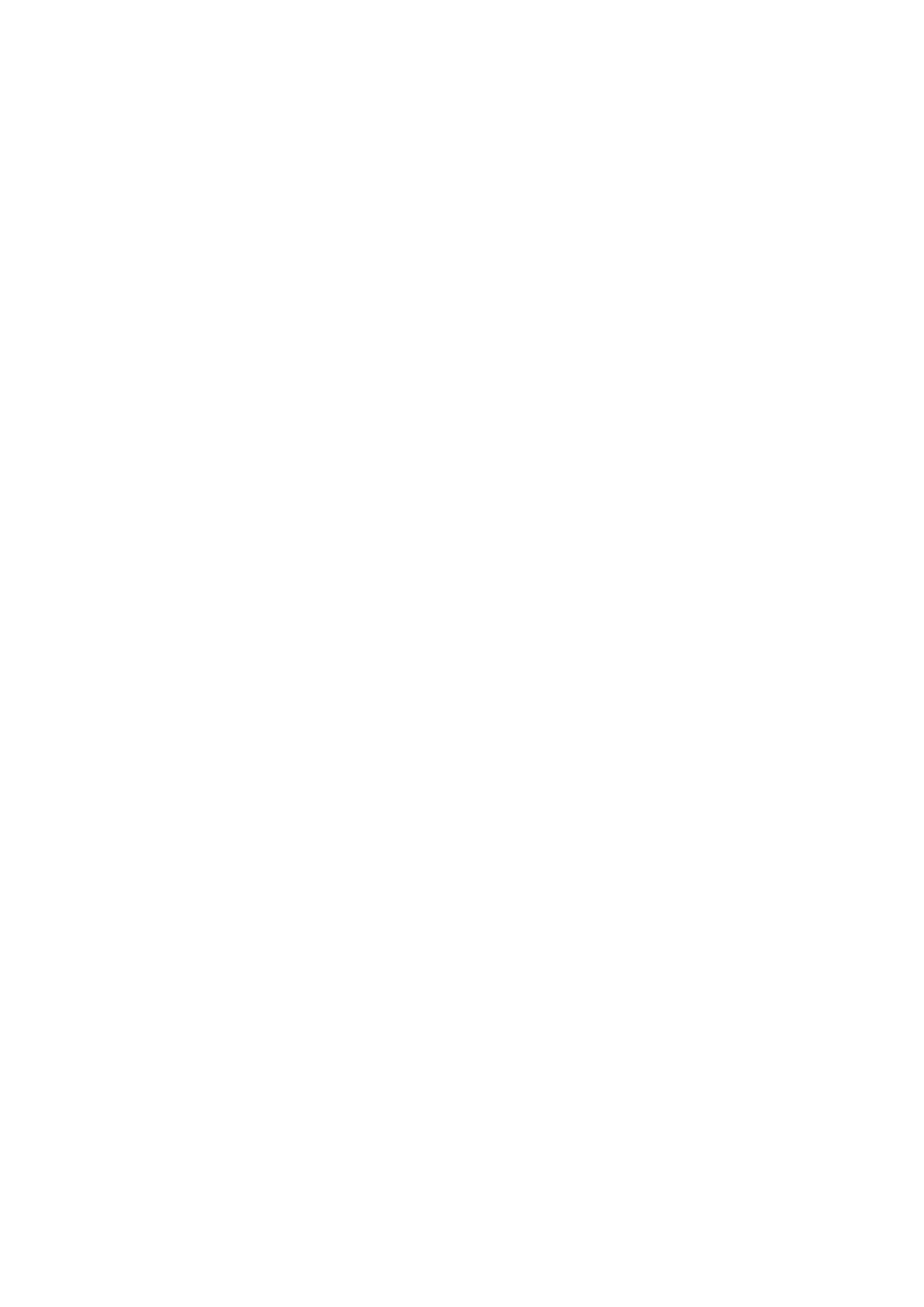# **What is in this booklet page**



#### About this booklet



The 5 big ideas



Children and young people's mental health



|  |  | Why things need to change |
|--|--|---------------------------|
|  |  |                           |



Making it happen



Our dream for 2020



1

2

3

6

9

12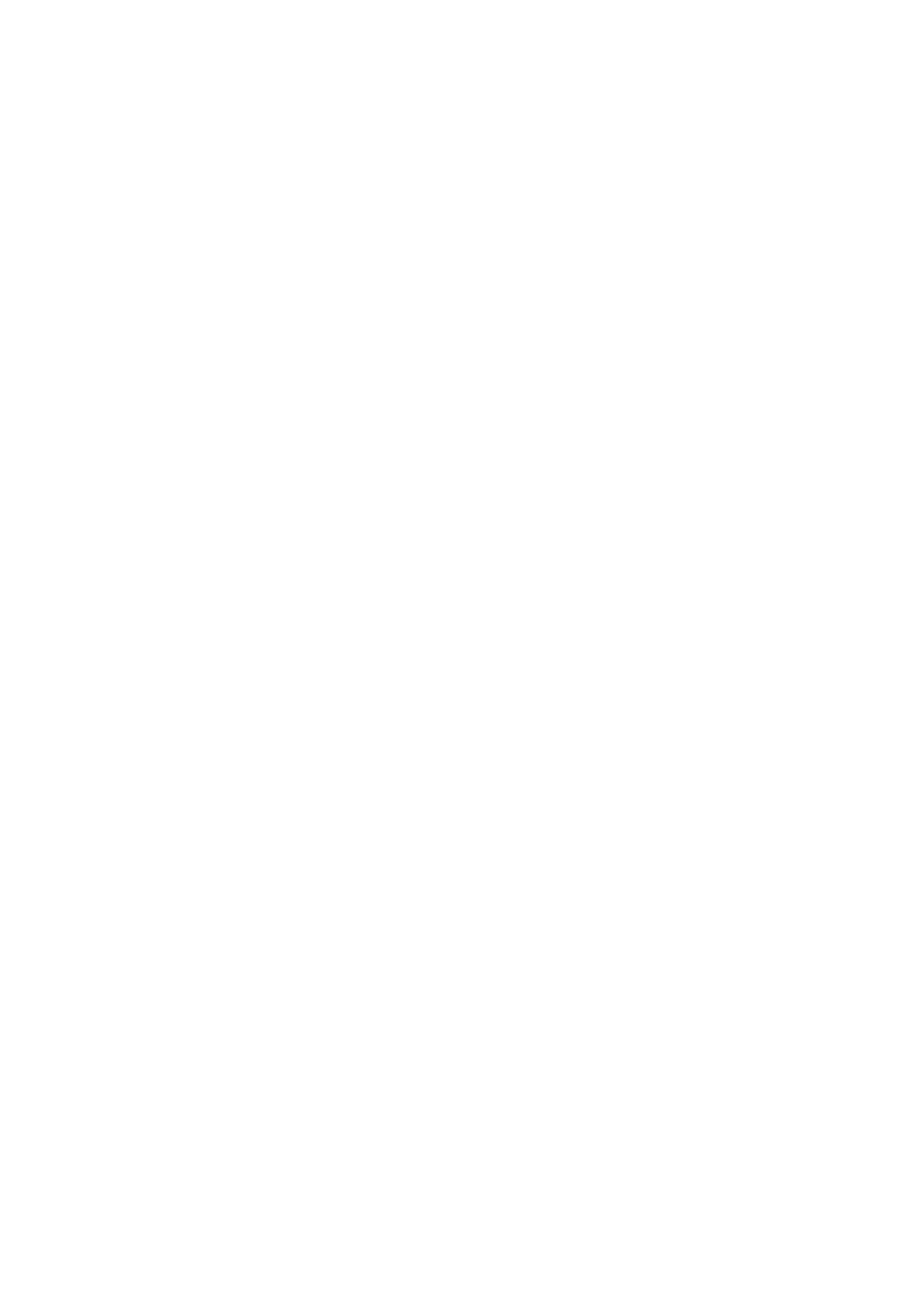

# Department of Health. England

# **About this booklet**

The Department of Health and NHS England wrote this booklet.

We help people in England stay healthy and live good lives.



In 2014 we set up a working group to look at children and young people's mental health.



They thought about how to:

make it easier for children, young people, parents and carers to get help and support



make help and support better.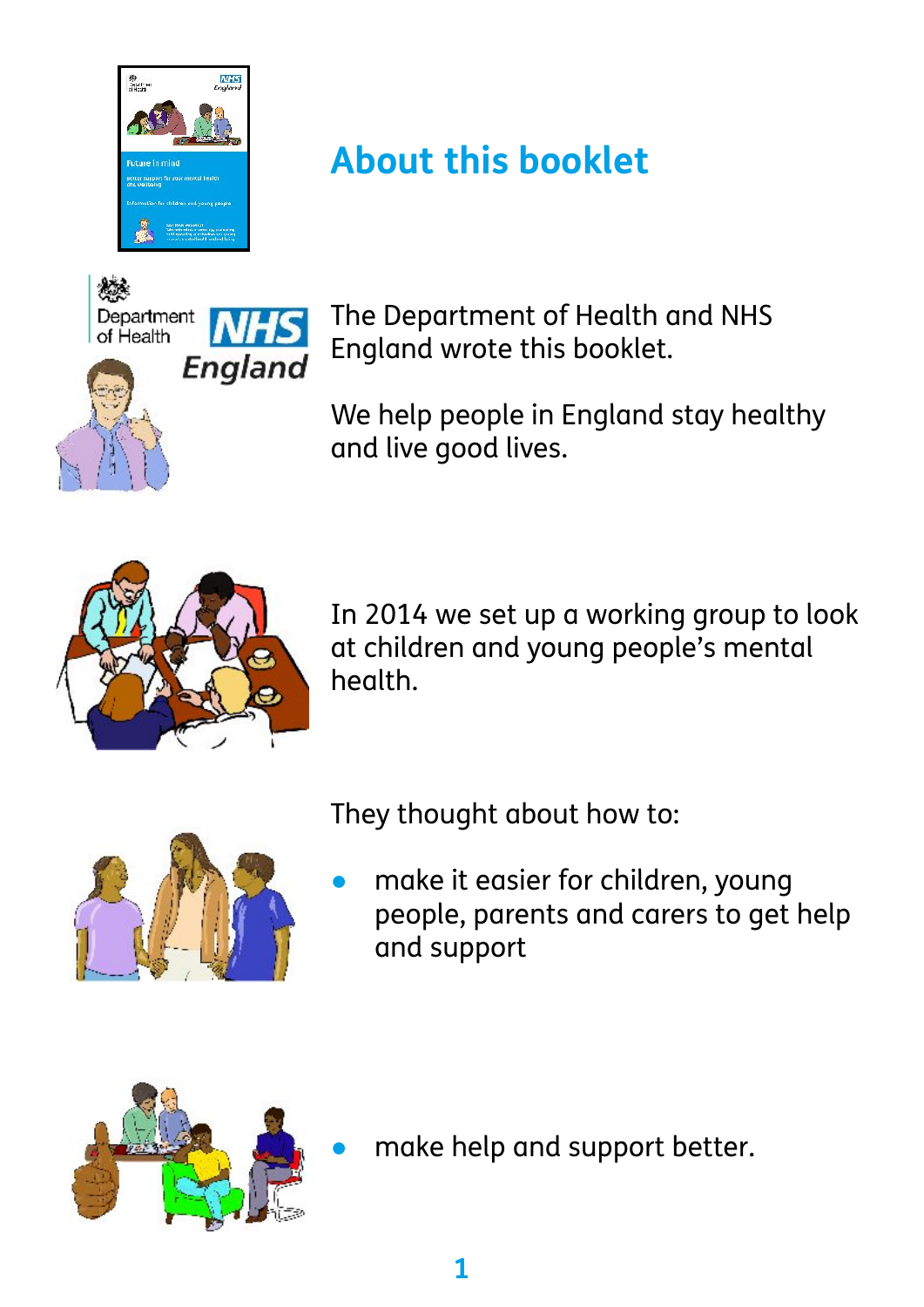

# **5 The 5 big ideas**



The group looked at how to:

help you have good mental health, tackle problems early to stop them getting worse and act quickly if they do



make it easier to get the right support



care for children who need the most help



make sure services are honest and show what they are doing



have the right staff in the right place at the right time.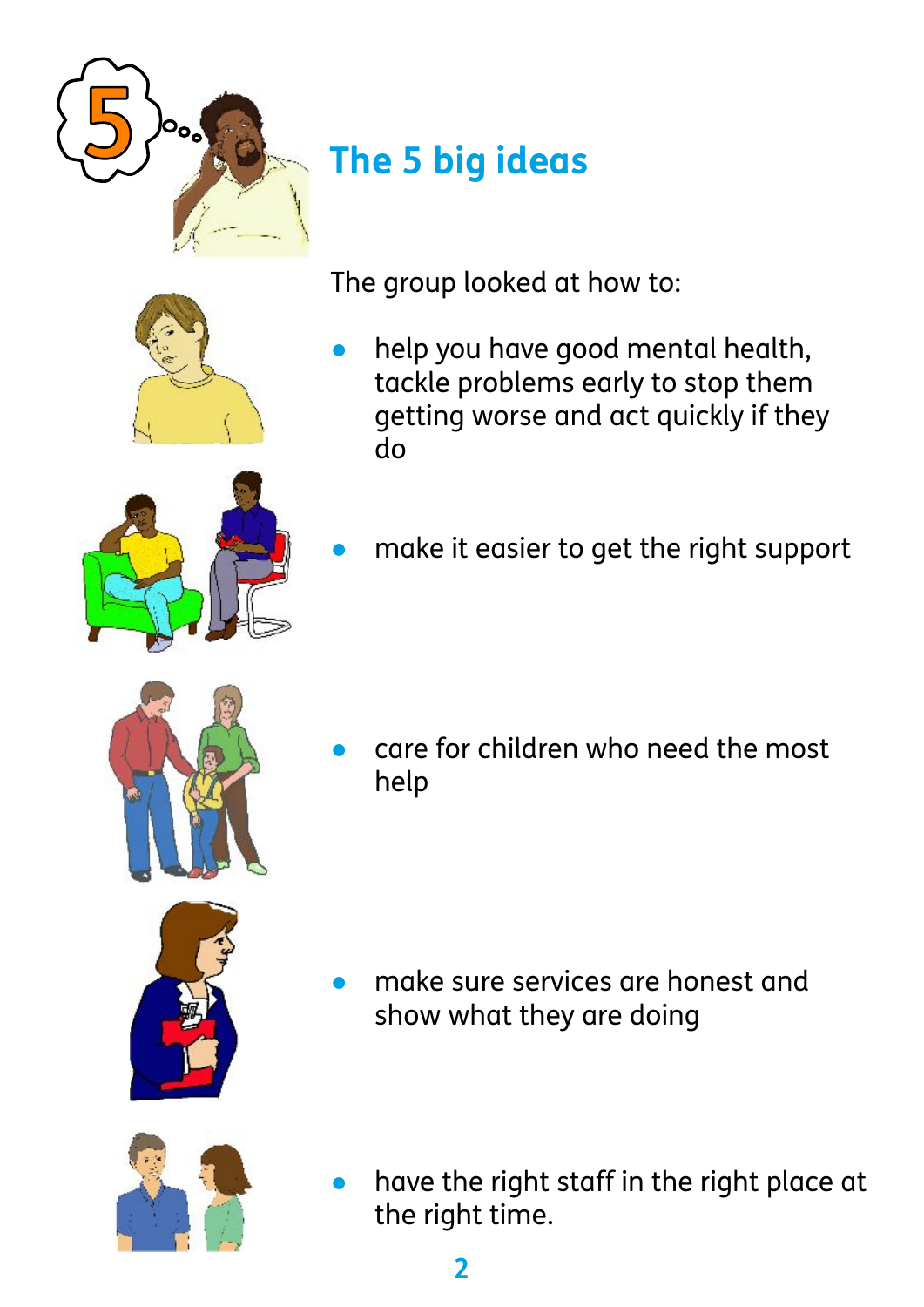

# **Children and young people's mental health**



When we talk about your mental health we mean:

how you feel



how you cope with people or things in your life.



1 child out of every 10 needs help for their mental health.



Some just need help for a short time because they are worried or **depressed** (feeling very sad, hopeless and not able to do the things they would usually do).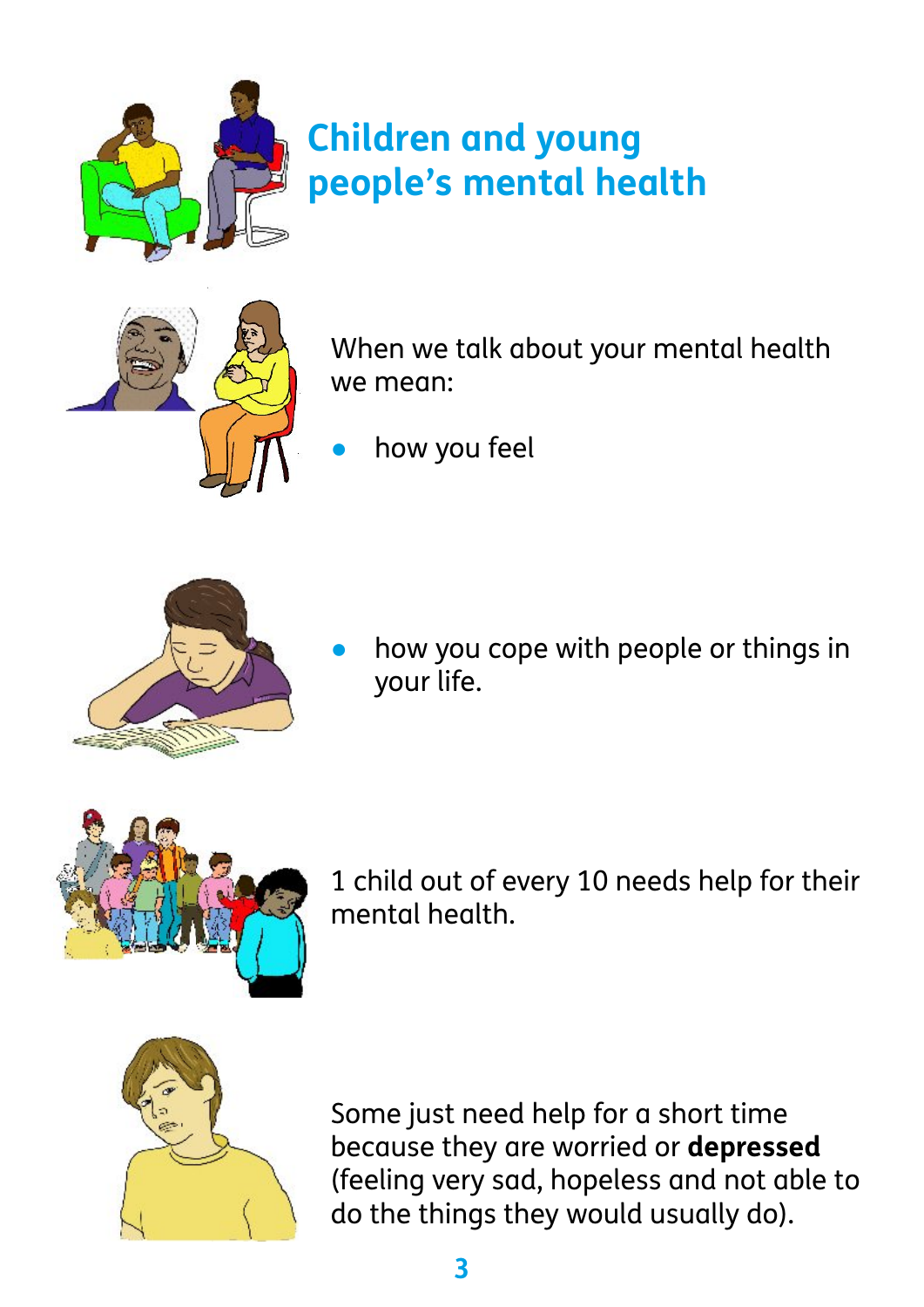

Others might have serious mental health problems for a long time.



This can make them feel very scared and lonely and can upset the people who care for them.



Mental health problems could mean you:

do not do as well at school



are more likely to smoke, drink too much alcohol, take drugs or take part in risky sex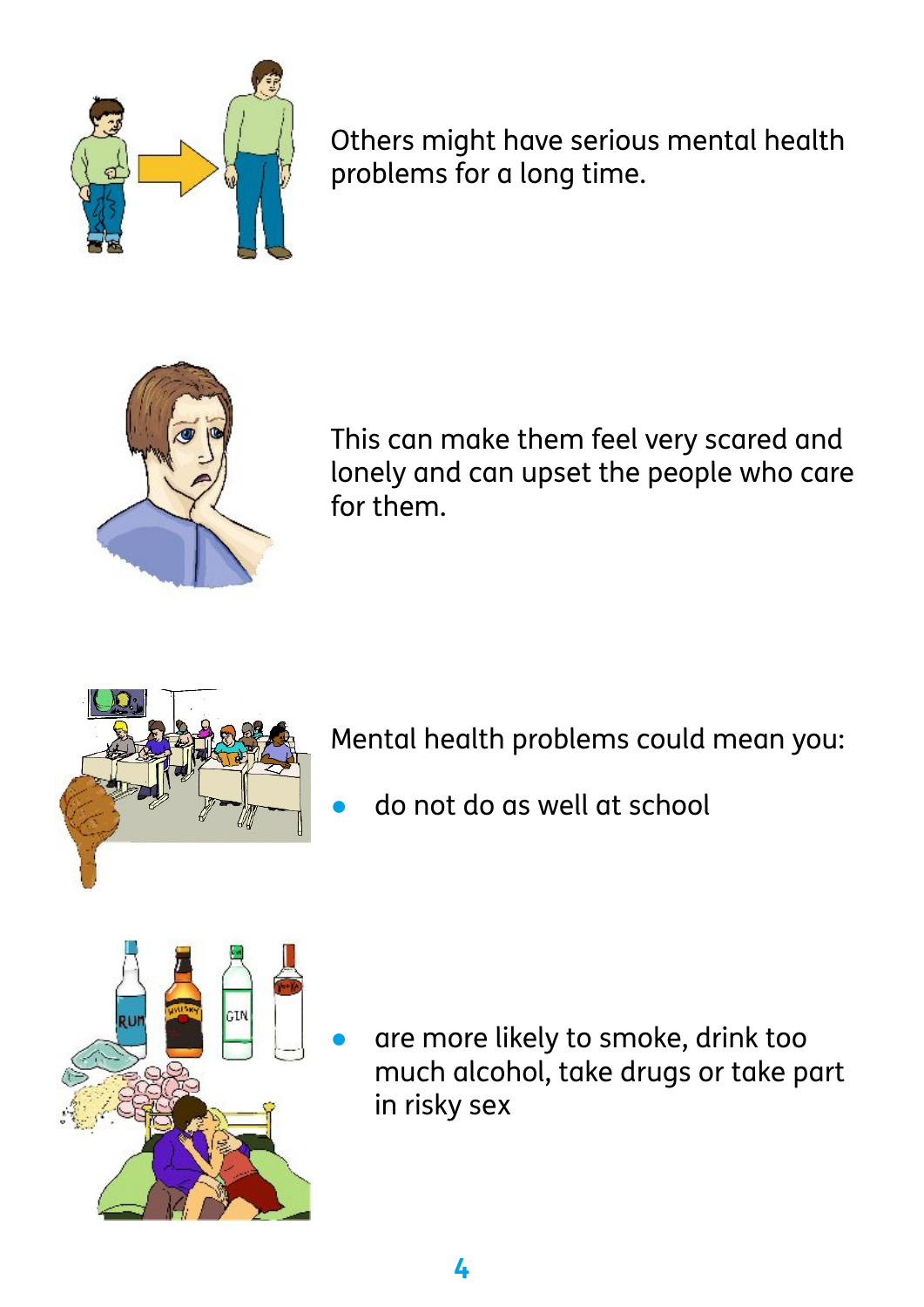

have mental health problems when you are older.



You need the right support early to help you have better mental health when you grow up.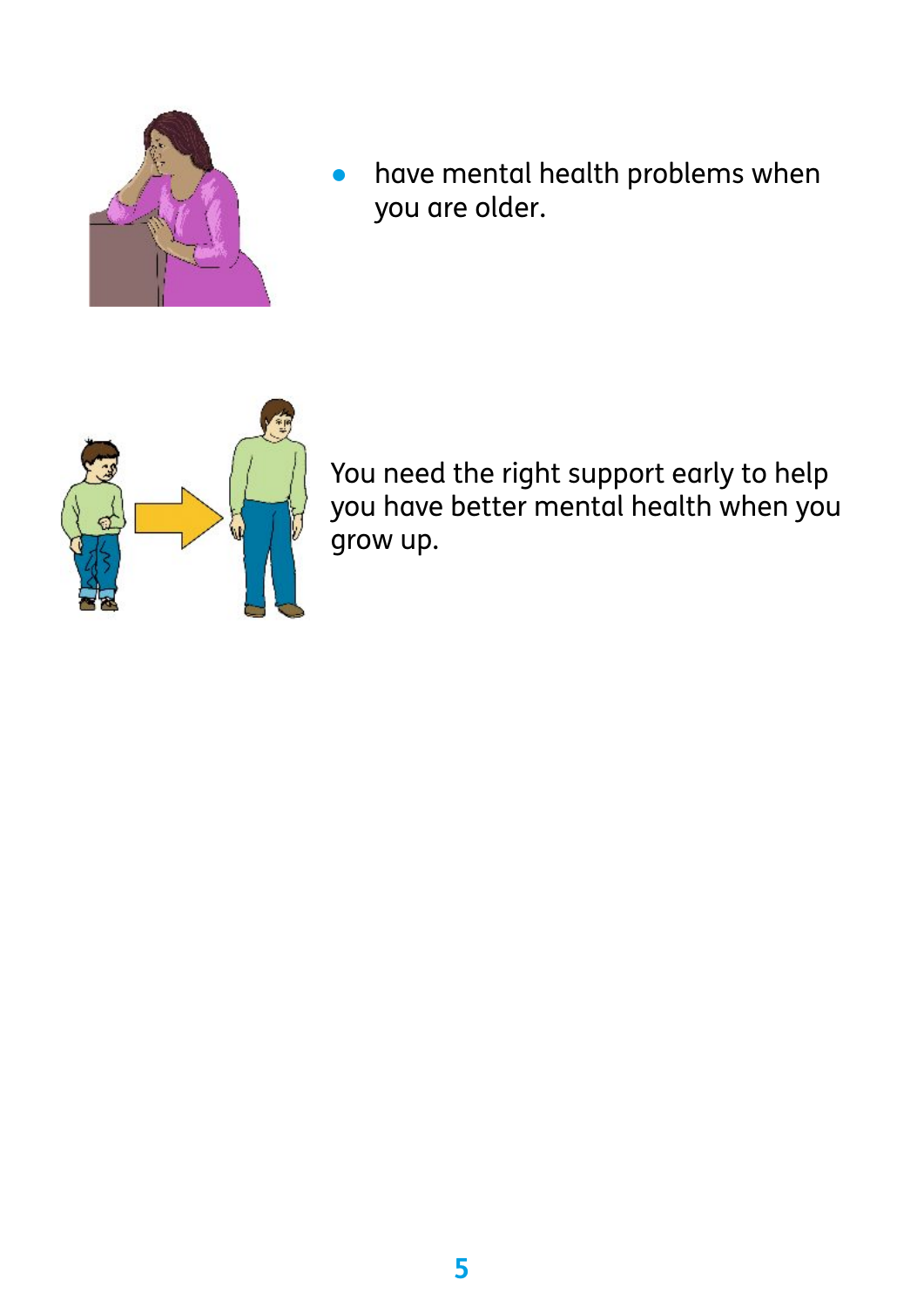

# **Why things need to change**



The group listened to:

children and young people



parents and carers



teachers and people who work in mental health services.



People said:

there is not enough information about what services do, how much they cost and how many people they help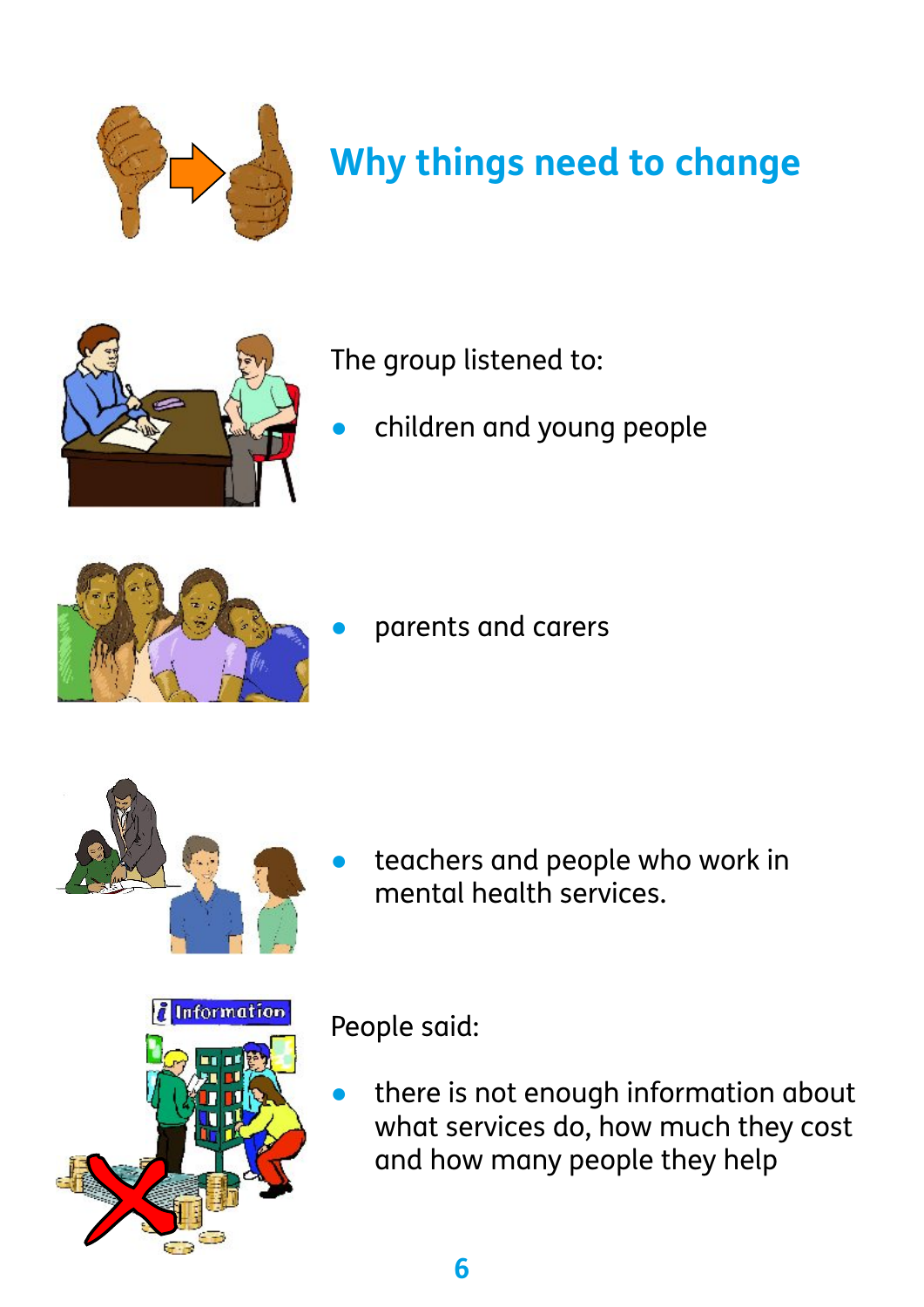

only 1 in every 4 young people with a mental health problem gets the support they need



more young people need support and they have to wait longer for the right care or treatment



health and social care services need good leaders to make sure they work together



where you live can affect how quickly you get help if things get really bad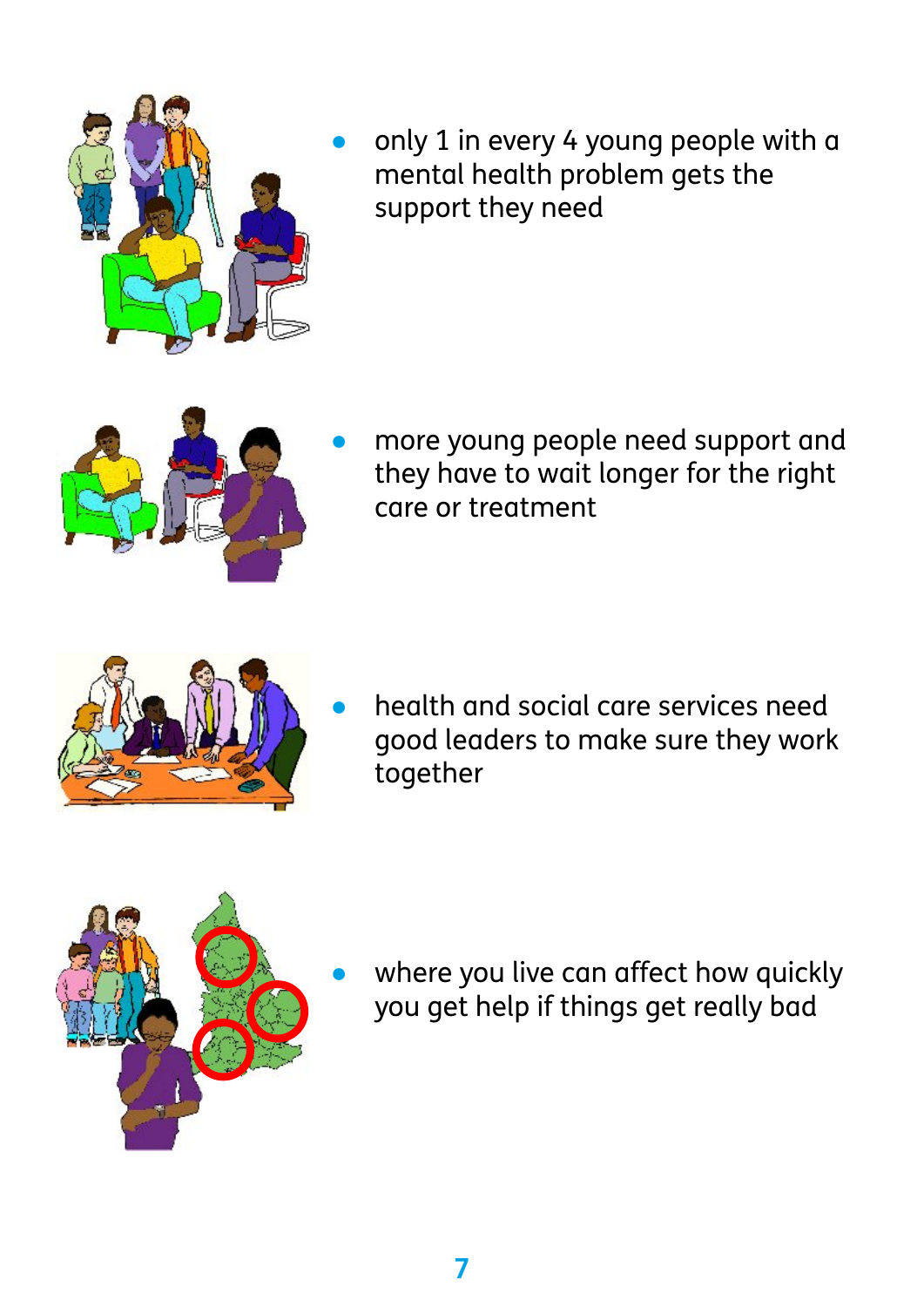

some children and young people cannot get the right services for them.



The working group used these ideas to write a report and say how to make things better.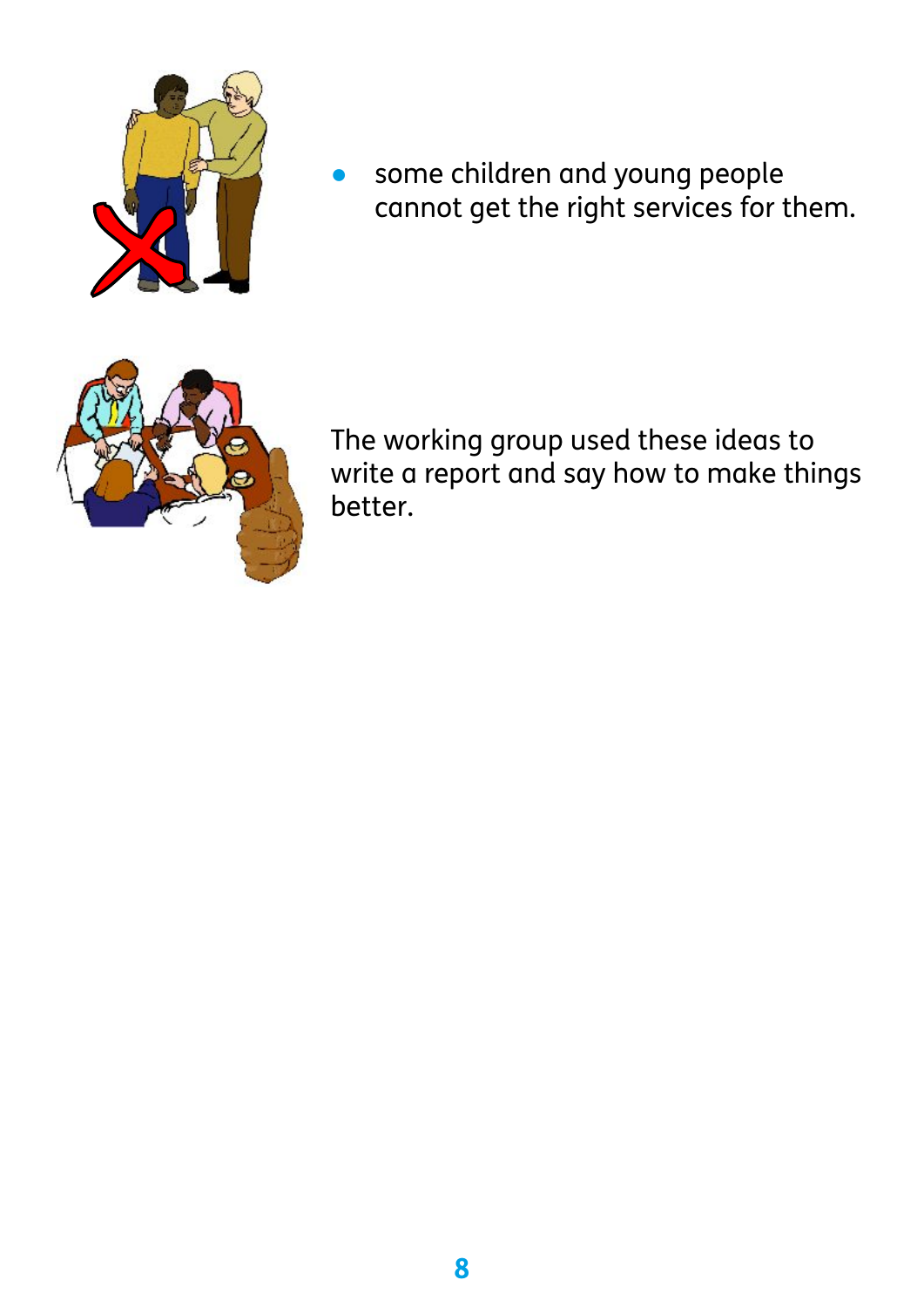**9**

### **Making it happen**

The working group said:

services must involve you and your carers when they make decisions or plan services

you and your carers should get what you need from services

- 
- 
- services should be easy to use

services should learn from what works

well and show how they help people.







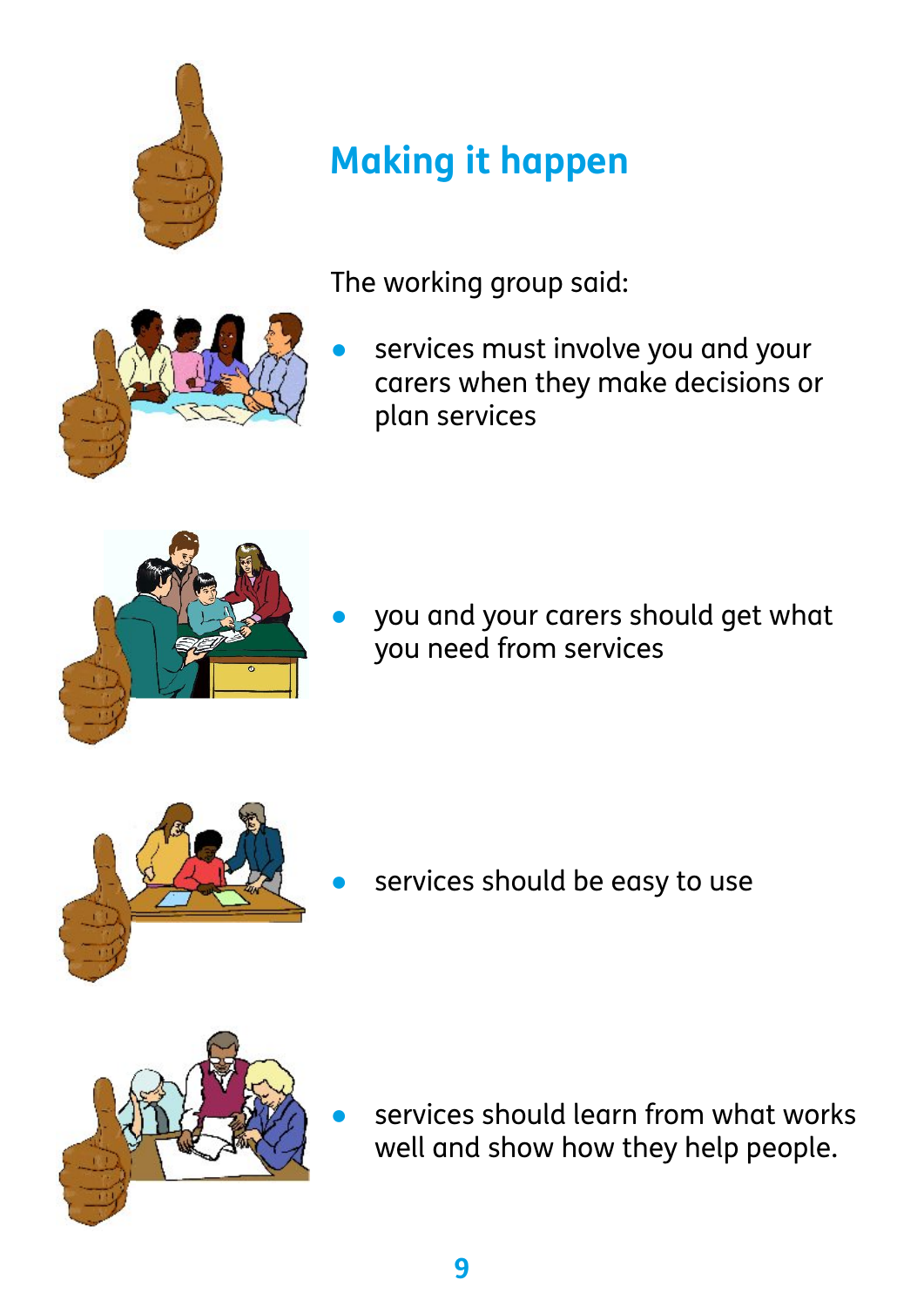

Councils, health services, schools and youth justice services should work together to change things by:



helping you have good mental health, cope when things go wrong and get support before things get worse



working together so it is easy for you to get the right support from the right service



linking services so it is easier for you to work out how different services will support you



using better information about what works well to plan support that is good value for money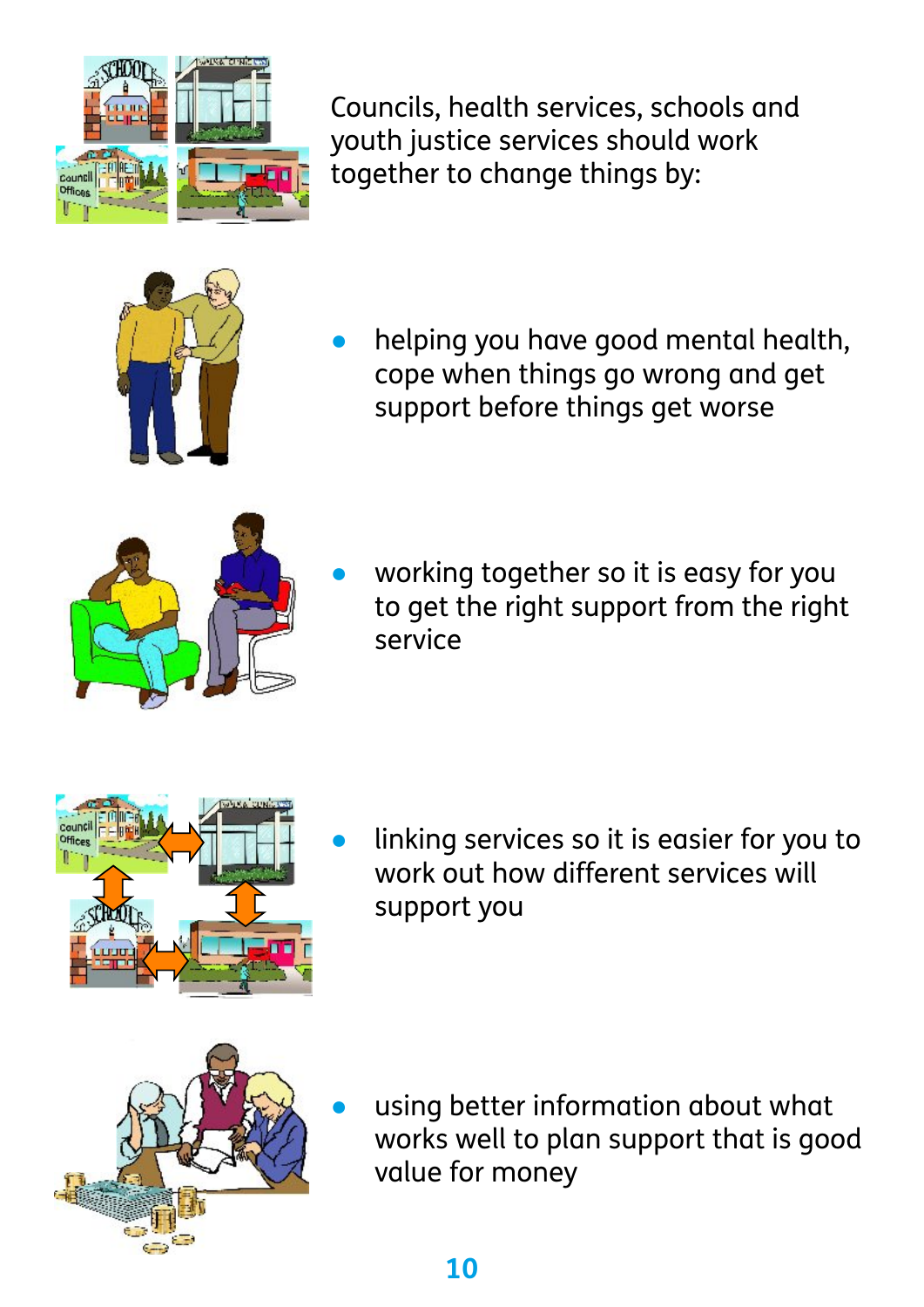

showing services how to get better by having staff with the right skills and experience



checking that different services in their area make the most of their staff and money.



In some parts of England these things are already happening. But they need to happen everywhere.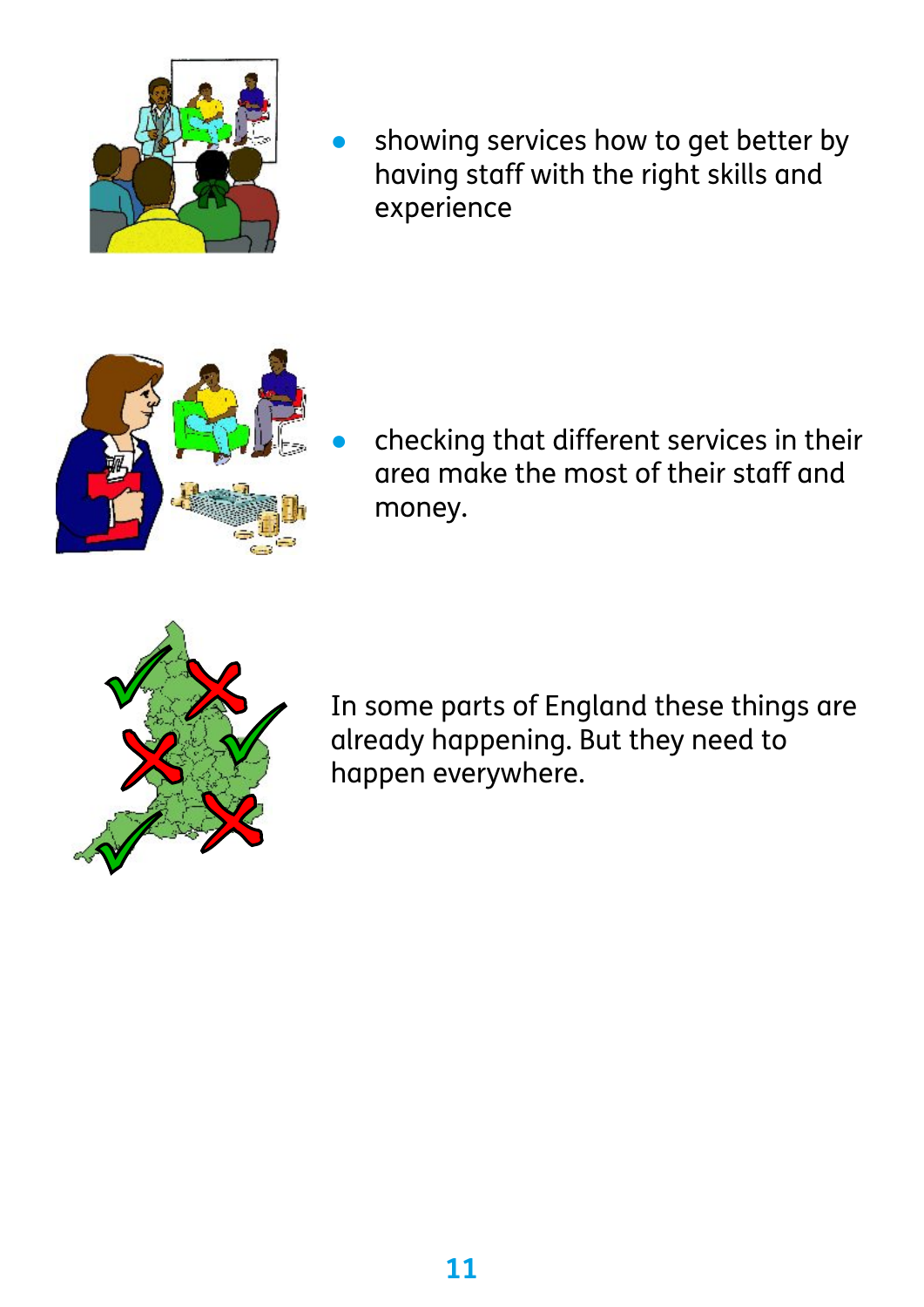



# **Our dream for 2020**

This is what we want things to be like in England:

People understand children and young people with mental health problems and treat them fairly.



Services give you and your carers the support you need at the right time, and plan with you how and when you move to adult services if you need to.



l Services find out what works well and use this to plan how to treat you.



You can get support in different ways, including 'one stop shops' with staff from lots of services.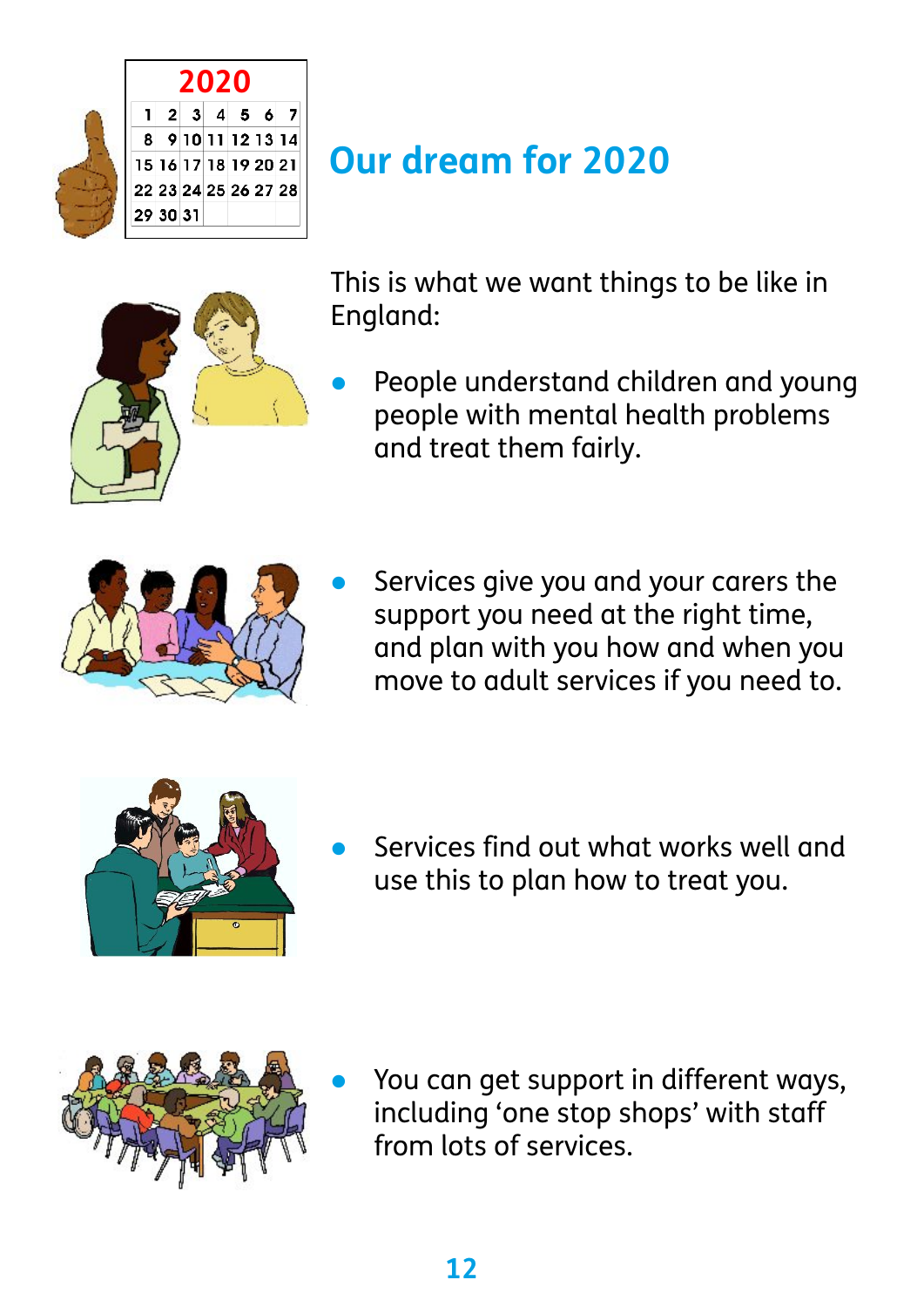If things go really wrong you get the right care as close to your home as possible.

No one under 18 is taken to a police station to keep them safe.

Parents get support to make their children feel safe and secure and have good mental health as they grow older.

There is better support for children who need lots of care. Especially those who are sexually abused and need special help.

Services are open and honest and say how long people have to wait, how well they help people and what this costs.





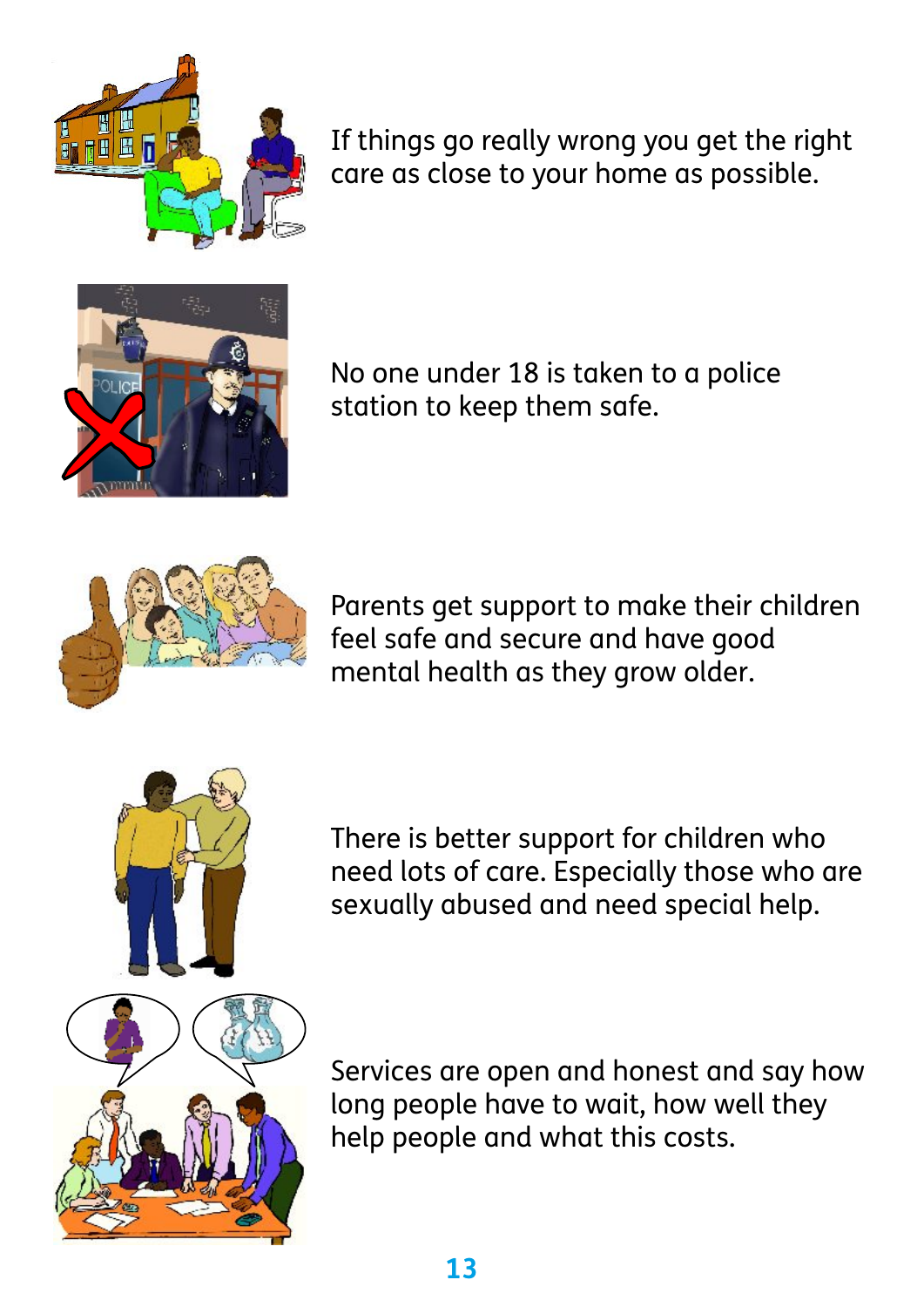

We will do a **survey** (ask questions) about children and young people's mental health every 5 years.



People who work with children and young people will be trained about mental health and know how to support you if you need help.